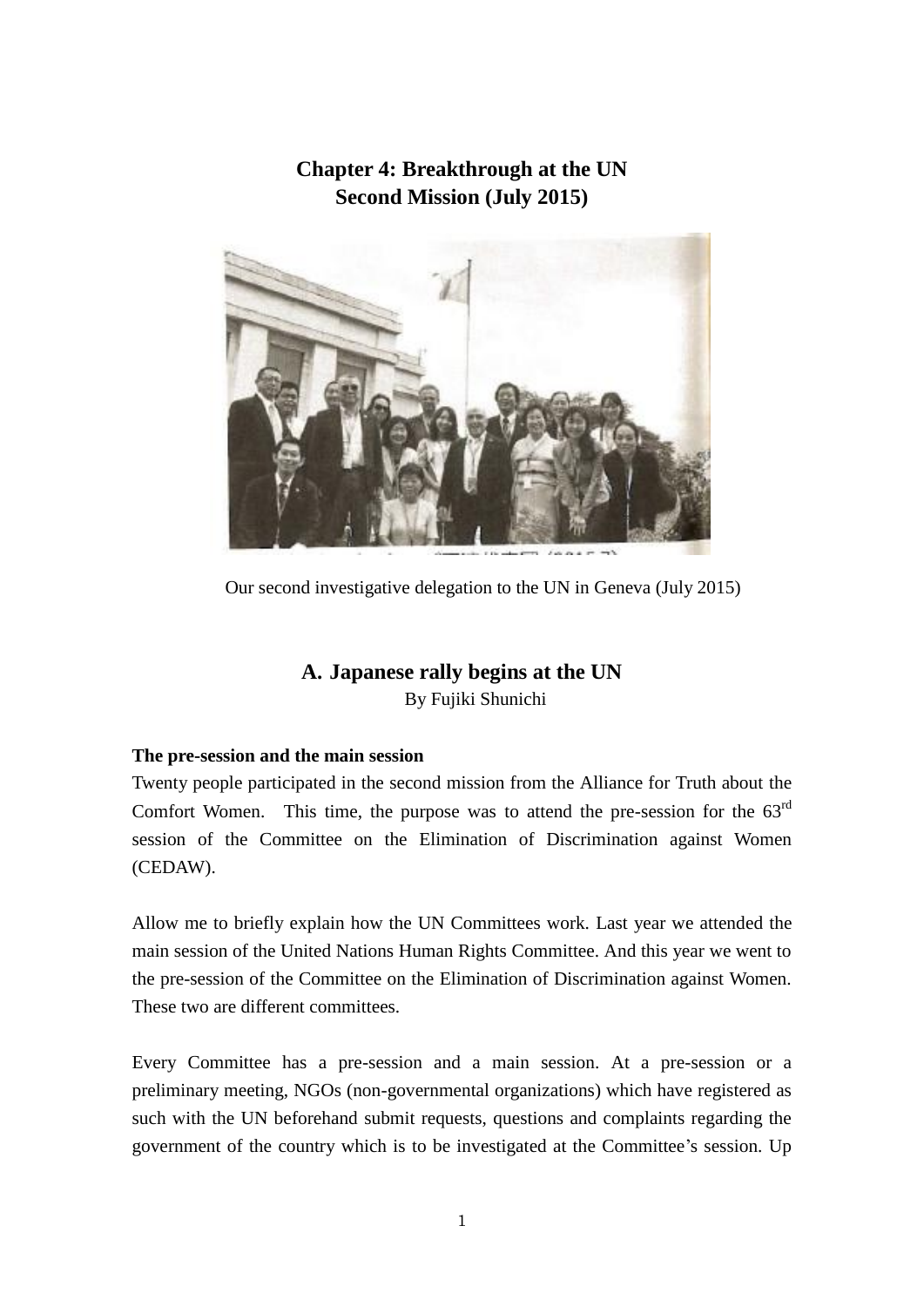until last year, a pre-session was in fact an arena where anti-Japanese left-wing activists, led by the NGO of the Japan Federation of Bar Associations, demonstrated their claims.

The UN Committees allow only those NGOs which have officially registered with the UN to send preliminary papers and to speak in the pre-session of the Committee. What is discussed here is then sent to the Japanese Government as the "List of Issues". Last year, we only attended the main session, not the pre-session, and missed the chance to have our voices heard at the pre-session. So, this year we attended the pre-session so that our view might be reflected in the discussion at the main session, in one way or another.

The pre-session was attended by five Japanese NGOs: three anti-Japanese ones and two from our side. The names of the organizations were:

Left-wing NGOs: the Japan Federation of Bar Associations NGO, Japan's Treaty on the Elimination of Discrimination against Women NGO Network and Space Allies Conservative NGOs: International Career Support Association and Japanese Women for Justice and Peace

We attended the pre-session as members of the International Career Support Association. However, since only one NGO was given very little time to speak, we entered with another NGO, with the Japanese Women for Justice and Peace.

#### **Two women requested the List of Issues to the Japanese Government be rewritten**

It is much more agreeable and effective for women than men to speak about the comfort women issue. So, two women spoke for us, namely, Sugita Mio (former Diet representative from *Jisedai no To* or "The Next-Generation Party") and Yamamoto Yumiko (President of Japanese Women for Justice and Peace). As always, NGOs made up of anti-Japanese left-wing activists repeated their accusations against the Japanese Government, concealing historical facts and using "evidence" taken out of context at will. Our speakers forcibly argued that terms such as "forced abduction" and "sex slaves," which were often thrown about in the UN, are simply wrong, that such terms have no basis in fact at all, that they are used as anti-Japanese propaganda tools and that, in Japan, it is widely known that the comfort women were not forced into servitude, as the *Asahi Shimbun*, a major Japanese newspaper, recently confessed to its previous false reporting on this issue. We further requested that the Committee make a thorough investigation into the comfort women issue. (Ms. Sugita will report the speeches in full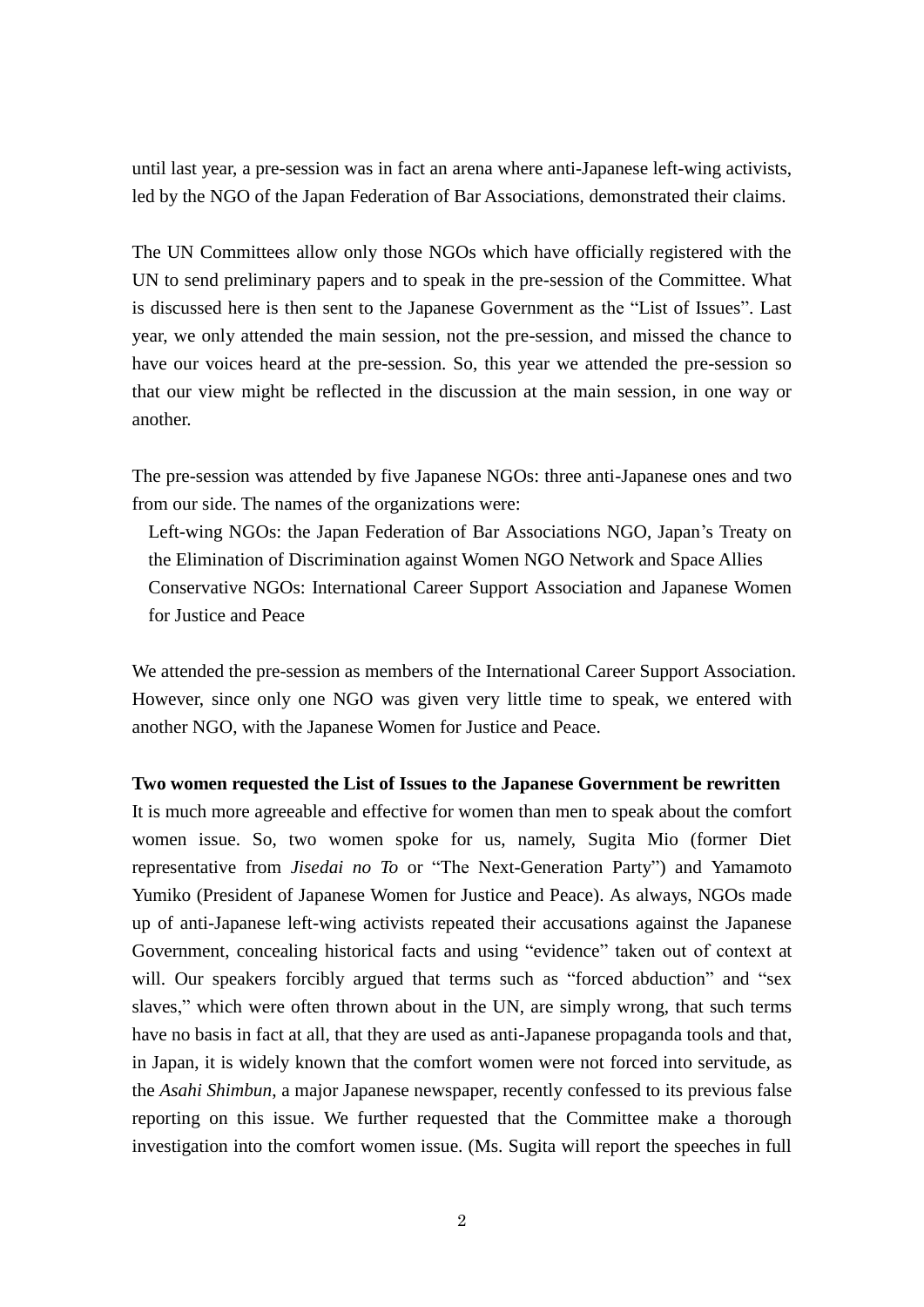in the next section of this chapter.)



 $4 + 1$ they will receive the state

Ms. Sugita Mio, former Diet representative (center) and Ms. Yamamoto Yumiko, President of Japanese Women for Justice and Peace (right) speak in the UN session.

In response to Ms. Sugita's account, the Committee chairman stated that he learned for the first time that the comfort woman issue has another perspective and that the matter shall be further investigated.

Tony Marano mentioned: "A 'Report Number 49' was filed in 1944 by the United States Army after they interrogated Korean comfort women and the report noted that "the women were 'well paid' prostitutes" and that "they went to the movies with soldiers, freely went shopping and enjoyed concerts as well." They were treated quite favorably, far from being miserable sex slaves."

A left-wing NGO told the Committee that "Ainu" people in Hokkaido, the northernmost part of Japan, people from historically segregated villages, South and North Koreans and female Okinawans still suffer from discrimination and were targets of "hate speech". Mr. Marano immediately rebuffed such talk. Mr. Marano stated that it was not just South and North Koreans who were targets of hate speech. Taking up the cause of Koreans alone as victims of hate speech will not end the suffering of other people who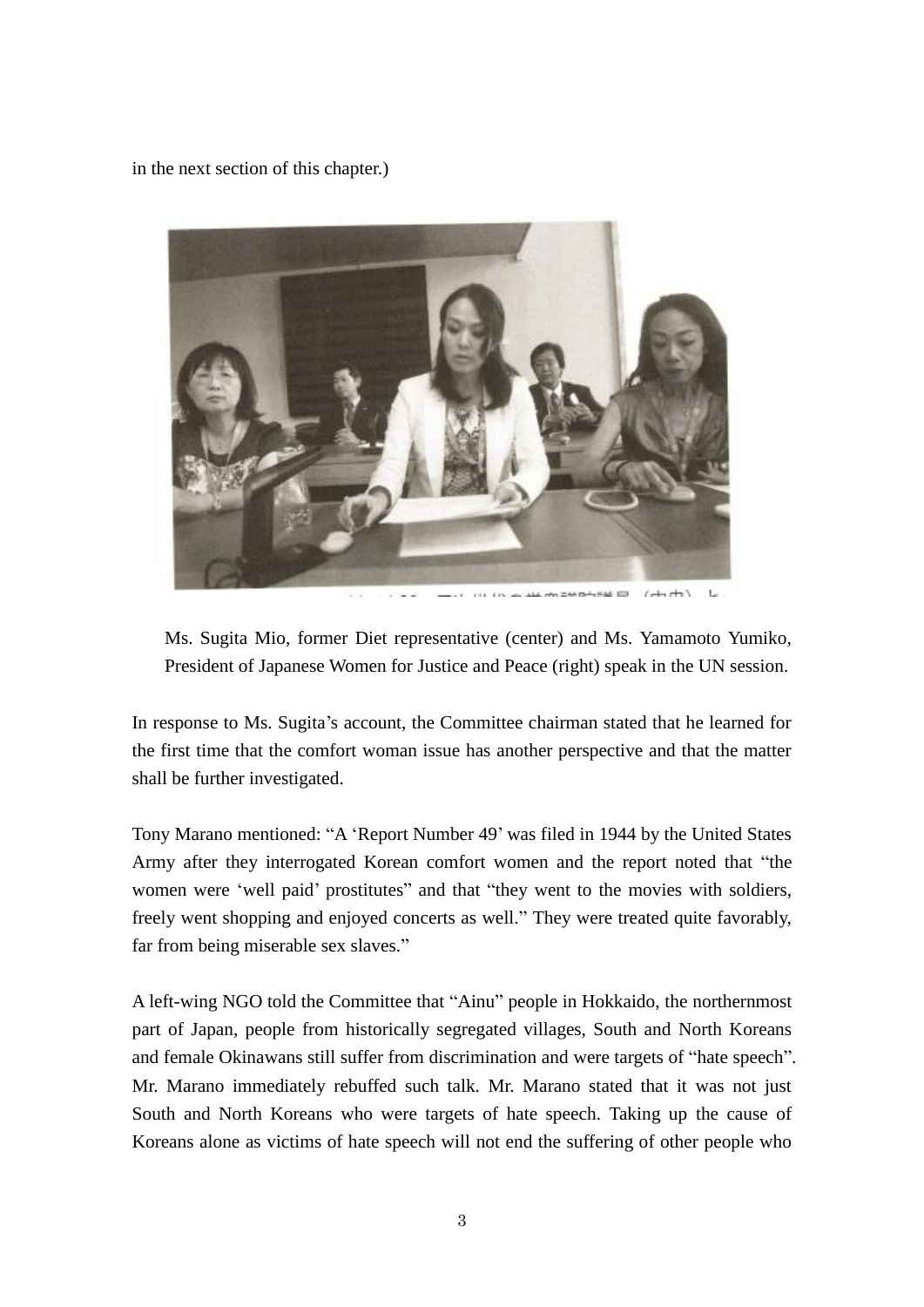are victims of harsh hate speech.

Traditionally, the UN Committee swallowed all that anti-Japanese left-wing activists asserted without evidencing a bit of doubt. This time, however, statements made by our conservative NGOs successfully changed two parts of the "List of Issues" that was to be presented to the Japanese Government. At the very least, we managed to escape a trial in absentia.

Specifically, the parts rewritten were, firstly, "The Committee was recently informed of the following fact through an official NGO statement [referring to the report we submitted] that there was no evidence to prove that comfort women were forcibly abducted. Please explain the Japanese Government's view regarding this point." And secondly, the "'Ainu' people in Hokkaido, historically segregated village people, South and North Koreans and female Okinawans" as tirelessly mentioned by anti-Japanese left-wing activists, was condensed to "minority".

It is most noteworthy that these two points were added or changed. It is remarkable because 1) our view regarding the comfort women issue is officially taken up as agenda and 2) although mere mention of "South Korea" unfailingly caused, so far, the South Korean Government, Korean civil groups and Japanese left-wing papers to use it against Japan, arguing "the UN says this-and-that," now, they can no longer use this phrasing, because the statement only refers to a "minority".

The "List of Issues" made in the pre-session is to be sent to the Japanese Government by the UN, and in response, the Japanese Government would prepare a statement and objections to the "List of Issues". Then the Japanese Government would send its "governmental delegation" to the main session to be held in February, in the following year, and elaborate their point of view. Further discussion follows and after completion of due process, the Committee will issue a request or recommendation of improvement to the Japanese Government.

Our purpose of going to the UN this time was to start toppling the widely held misperception held as true in the international community that the comfort women were "sex slaves forcibly abducted by the Japanese military."

In this sense, it is a great achievement that we successfully had them change parts of the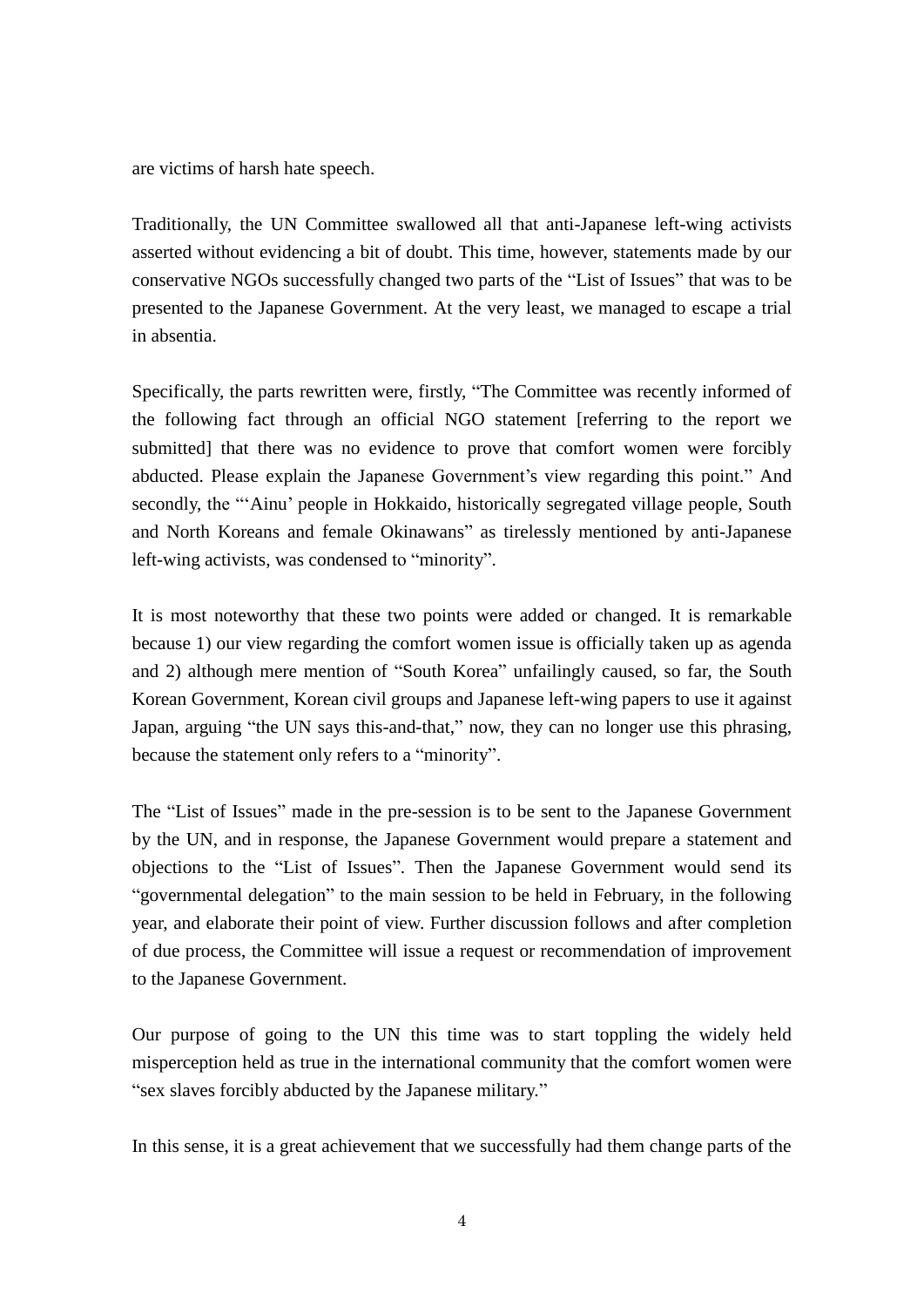"List of Issues" so that the Japanese Government will be asked to make a comment about "forced abductions." Finally, a Japanese rally began at the UN.

However, it is too early to rejoice. Depending on how the Japanese Government responds, efforts may possibly be reduce to nothing. So, we will closely inform those in the Japanese Government, including the Foreign Ministry, of what is going on and work on them, so that the Japanese Government will clearly state that there is no evidence to prove that comfort women were forcibly abducted by the military or government officials, in the main session to be held in February 2017.

### **"***Japanology***" event worked**

Last year, lacking experience and sufficient information, we did nothing effective in the end as an NGO at the UN. So, this year, we planned and held a PR event called "*Japanology,*" hosted by the International Career Support Association, using a room we rented inside the European headquarters of the UN. Our main purpose was to discuss issues among members of NGOs. Here, a panel exhibit was organized by the Alliance for Truth about the Comfort Women, showing evidence that "comfort women were well paid prostitutes." We introduced traditional Japanese culture and held panel discussions featuring a variety of topics such as gaps between Japan and other countries. At the entrance to the room, we distributed material and English-language publications regarding the comfort women.

During a panel discussion, I mentioned differences in common sense between that of Japan and that of foreign countries, urging how important it is for us to deal with the international community and make the world hear our points.

Other interesting features included: Ms. Nunoura Mayo's lecture entitled *Ancient Japanese Women's Social Participation and Their Intellectual Assets*, featuring *Manyoshu (Collection of the Ten Thousand Leaves*), an unparalleled collection of ancient Japanese poems and the introduction of "*Yamato Gokoro*" ("traditional Japanese spirit") by volunteers. We all did our best to let the world know what Japan is really like.

An Armenian doctor also gave an interesting lecture: when Armenians fell victim to the Osman Turks' genocide, Japan sent Armenia a large amount of aid. However, this fact is not shown at the Genocide Museum. So they are working now in the museum on an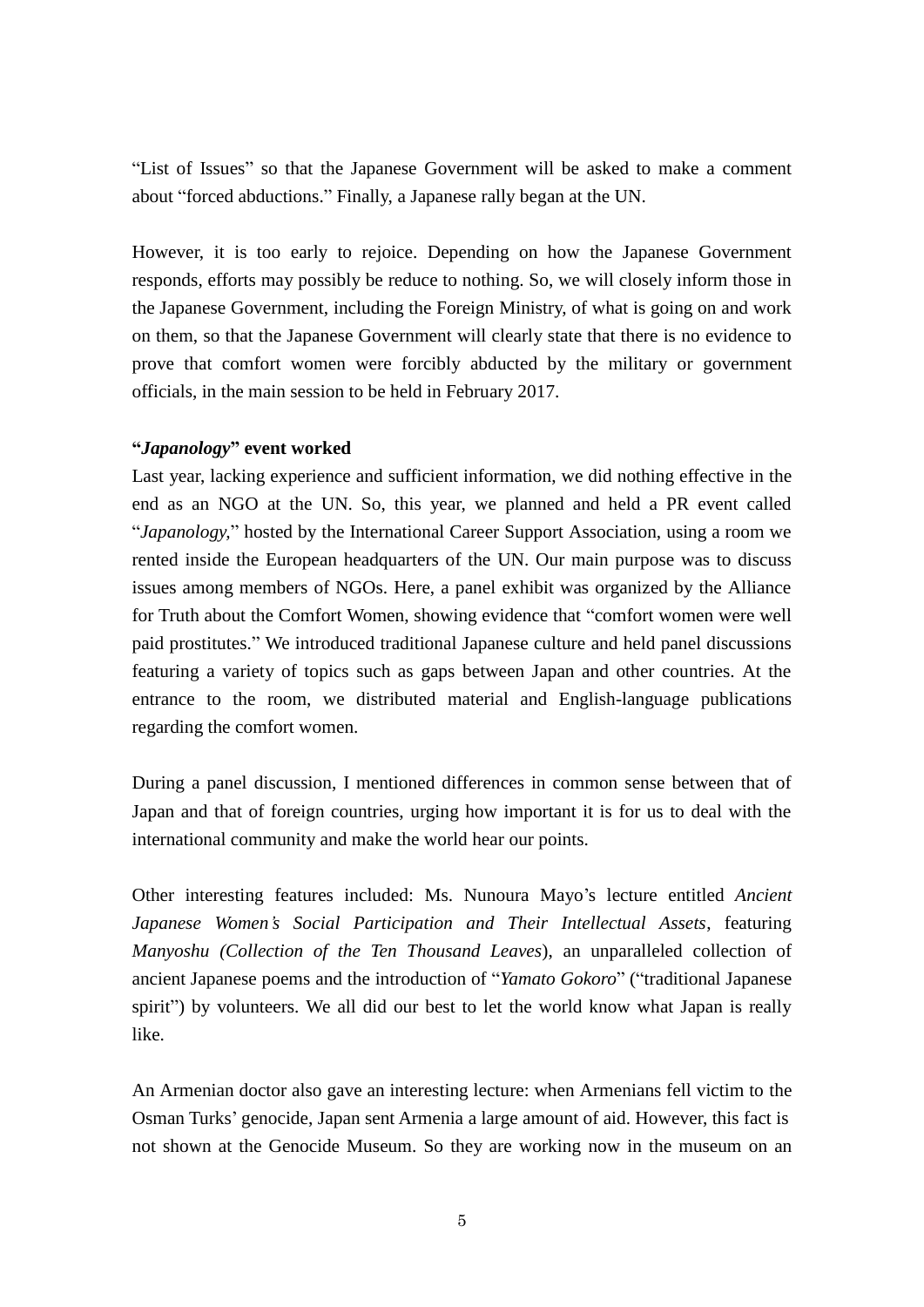exhibit showing the good will extended by Japan at a time of tragedy.



Attendants of NGO event *Japanology* held at UN facility. Mr. Okano Toshiaki, leader of the delegation is at the center of the front line.

Incidentally, Armenians account for nearly 25% of the population of Glendale City, California, where the controversial comfort woman statue sits in a public park. In fact, South Koreans in Glendale attempted to link the Armenian genocide and the comfort women together, which eventually led to the installment of the comfort woman statue. Learning this fact, we spoke with the Armenian doctor on how to deal with the statue.

The doctor also told us that it was a good idea to distribute the paper he wrote about the subject to the Armenian community in Glendale. Now, we are working to obtain the doctor's work.

During the pre-session, I had a chance to speak with one of the Japanese UN officials for several hours. He said, "The misperception about the comfort women which is now popular worldwide is due to propaganda campaign after campaign conducted by anti-Japanese left-wing activists. I would like to thank all of you for coming to the UN and endeavoring to have your voices heard against prevailing misperceptions. I have been hurt by what has been happening here." He added, "Although your step may be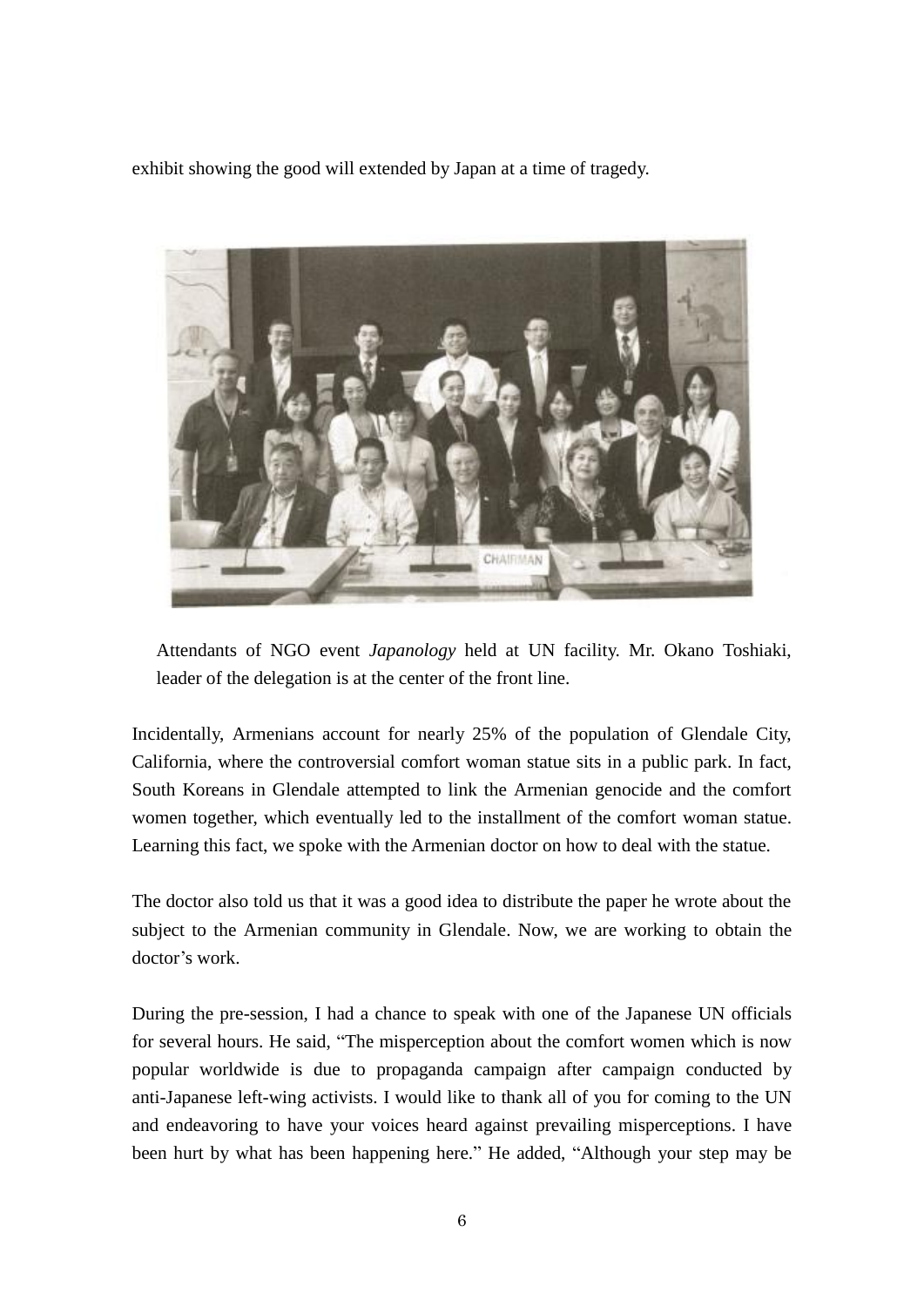small, what you have done will surely work as a great check against anti-Japanese left-wing activists."

In addition to these encouraging words, we obtained all kinds of useful information, which will help to make our future activities easier and more fruitful. Our UN mission this time taught us a valuable lesson—it is important to act.

## **Action against Memory of the World "Nanking" at UNESCO headquarters (July 30)**

After we completed our UN-related business on July 29, we left our hotel in Geneva at two in the morning on July 30 and headed for UNESCO headquarters in Paris, using a rented car. There were seven of us on the journey.

Our purpose of visiting UNESCO was to prevent China from registering material related to the "military comfort women" and the "Nanking Massacre" as Memory of the World. To this end, we went to UNESCO, carrying loads of papers and a petition with signatures.

Should China's attempt turn out to be successful, the entire world would be led to believe those lies and Japan would forever be accused of malicious falsehoods. It is quite likely that textbooks and other publications around the world would carry entirely false depictions of Japan.

At UNESCO headquarters, we handed to a secretariat staff in charge of the Memory of the World Program what we had brought from Japan: a statement prepared by Fujiwara Nobukatsu, visiting professor, Takushoku University and Takahashi Shiro, Meisei University professor; related material and publications in English and nearly 8,000 signatures against China's register. We confirmed that all of these would surely reach the chairman of the selection committee of the Memory of the World Register.

The secretariat staff in charge of Memory of the World Register told us that since there is usually no objection raised against a register, ours was the first case in which they accepted an objection. Although there was no precedent, they accepted our objection and said that they would give it to the chairman of the selection committee for the sake of fairness. We urged him to give our material not only to the chairman, but also to all of the committee members. His answer was: "That is up to the chairman to decide."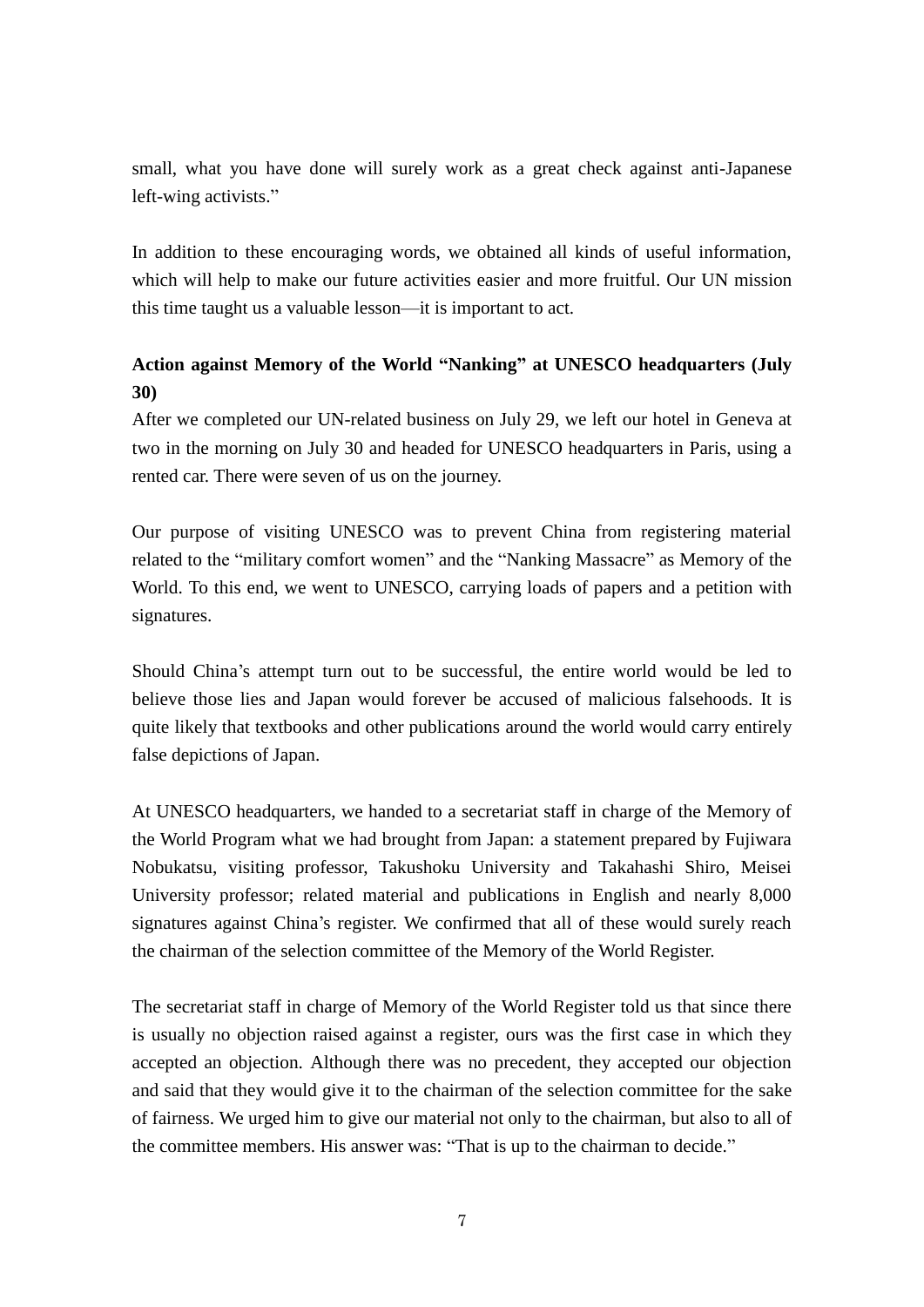At the same time, I added the following as a personal point: "From the time of the Korean War to 1995, UN troops (namely, American troops), which were sent to Korea by the UN, forced poorly paid South Korean comfort women to work under dismal conditions. If what the Japanese military allegedly committed against comfort women will be registered as a Memory of the World, then, the fate of the comfort women who worked for UN troops should also, of course, be registered, to be fair. Furthermore, many more comfort women who were used in other wars should be registered as well and in that case, the effect of such memory will surely boomerang back to the UN." I asked him to convey my message to the chairman and he said that he would.

Unfortunately, in the consultative meeting on the Memory of the World Register which was held later in October, "Nanking" submitted by China was registered as a Memory of the World.

#### **Make request at Japanese Representative Office of UNESCO (July 31)**

On the next day, we visited the office of the Japanese Representative for UNESCO, about two blocks from UNESCO headquarters. There, we met Minister Nara and a clerk and told them about our visit to UNESCO headquarters. We asked them to follow up on our action.

As we had explained at UNESCO headquarters, we emphasized that once China's register was granted, Japan would be damaged beyond recovery within the international community and we requested that they stop China from registering, by any and all means. The register would become crucial not only to Japan but also to the UN.

Being governmental officials, they seemed to be far less enthusiastic than we were. Anyway, after all our explanation and request, they said that they would take proper care of the matter.

To our great regret, however, we came to realize that, in fact, the enemies of Japan are indifferent and apathetic Japanese people themselves. In spite of the fact that our precious tax money is spent on maintaining a UNESCO Japanese representative office in Paris, people working there are not so enthusiastic or active as one would expect. We felt a strong urge to set the matter straight with the help of statesmen.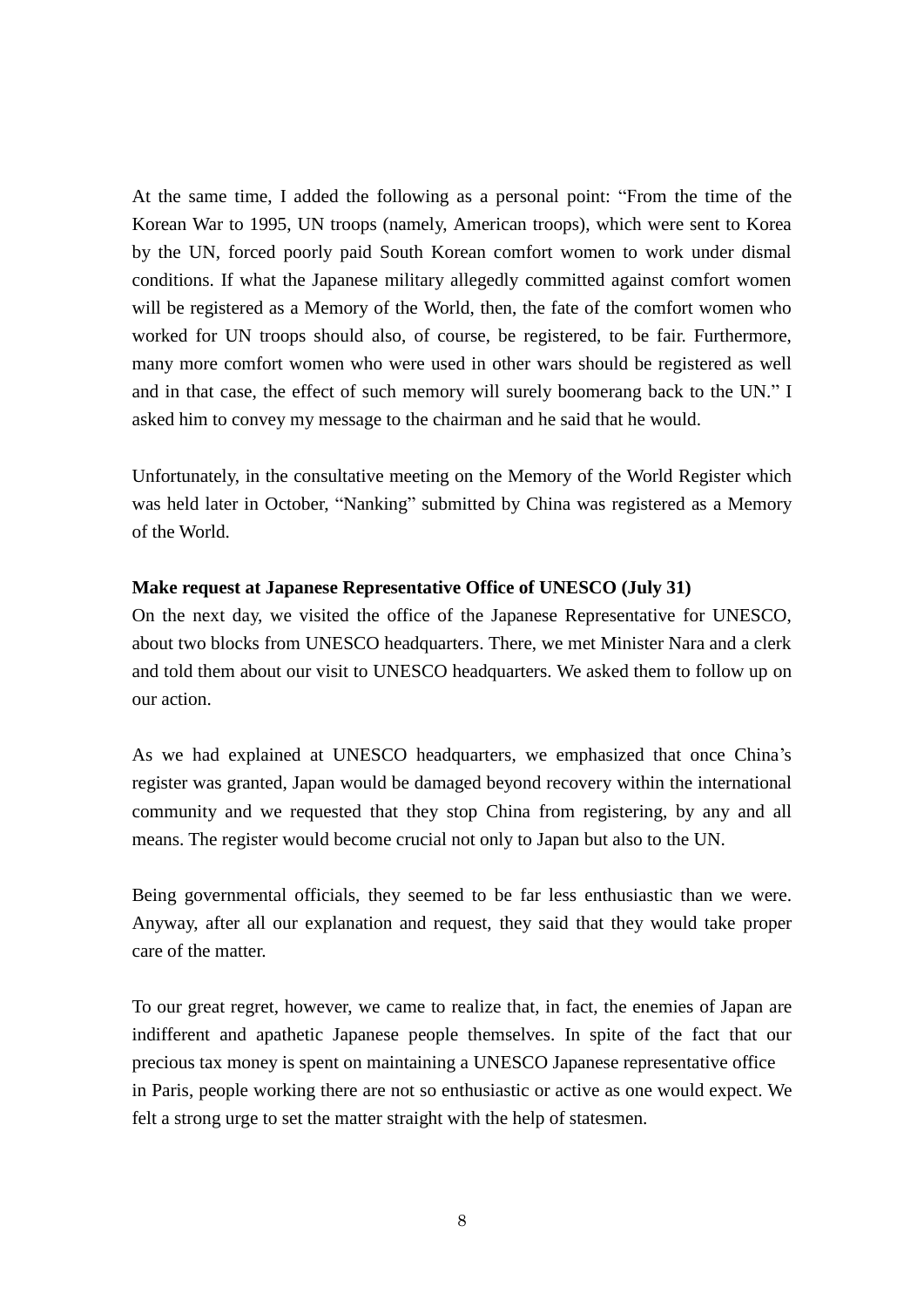

The front of the UN European headquarters in Geneva.

Through my experience at the UN and UNESCO, I realized that things have become almost beyond redemption, owing to negligence over many, many years on the part of the Japanese government and to the unchecked, traitorous Japan-bashing on the part of the Japan Federation of Bar Associations and anti-Japanese left-wing activists in the UN arena, which tried to get a decision made by UN organs supersede a judgment made by Japan's Supreme Court. Although it is clear that this disastrous situation will not be improved any time soon, I believe, at least, that our actions will make it very difficult for anti-Japanese left-wing activists to spread lies and fabrications at will as before.

#### **Need to improve the status of our NGOs at the UN**

From our experience, we have concluded that it is vital for us to strenuously continue visiting the UN, just as anti-Japanese leftist activists have done so far and to prevent them from spreading their lies and fabrications worldwide. As far as human rights issues are concerned, the UN acts exclusively based on reports submitted by NGOs. Consequently, in the future, we need to work through NGOs with highly recognized status.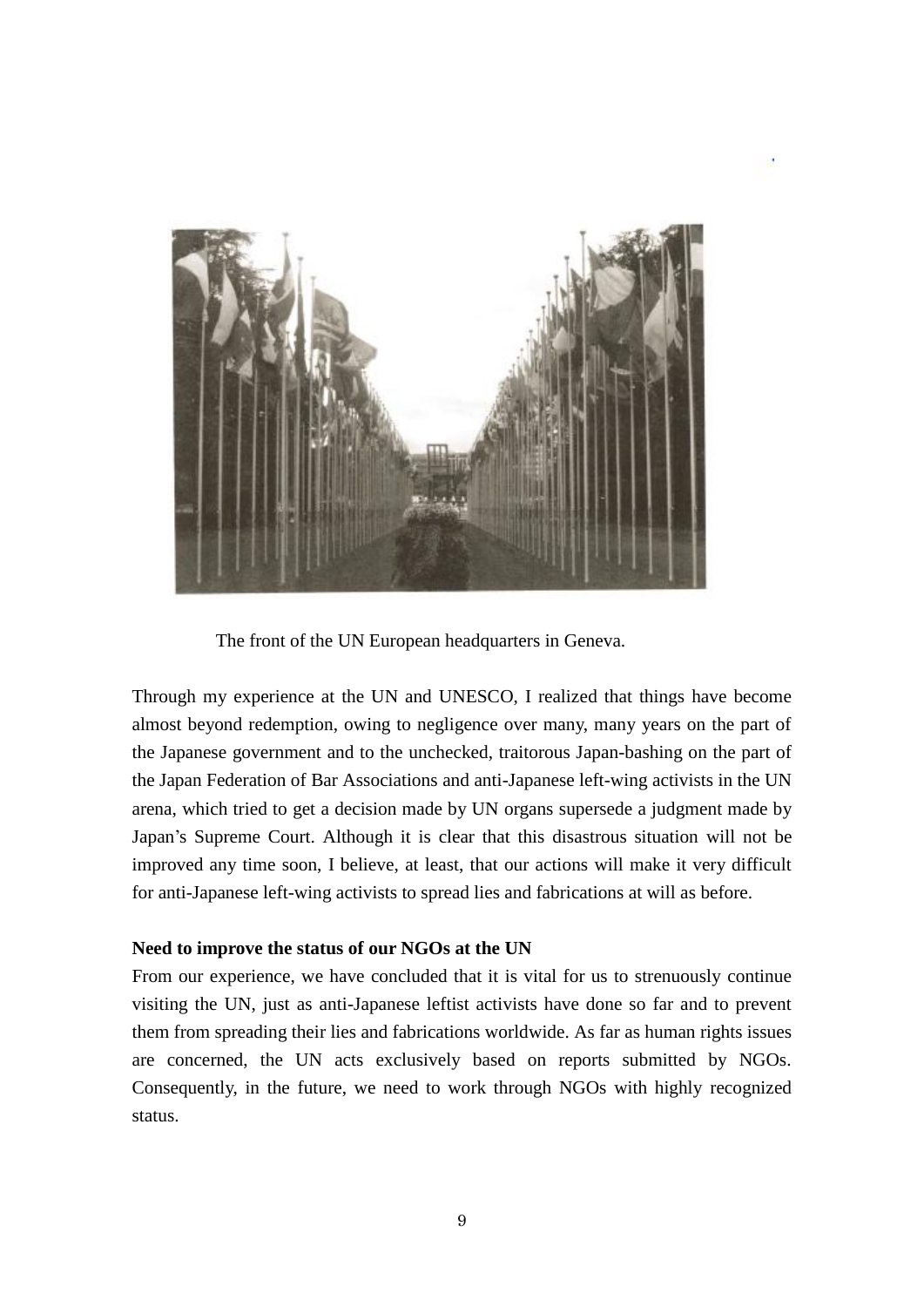There are three levels of status that are registered with the UN: General Consultative Status, Special Consultative Status and Roster Consultative Status.

Special Consultative Status enables NGOs with this status to hold various PR events using rented rooms inside the UN headquarters and to speak at the Human Rights Council and elsewhere.

NGO Japanese Women for Justice and Peace is registered as Roster Status, which means that the NGO can speak at committees. While the NGO belonging to Japan Federation of Bar Associations and anti-Japanese leftist NGOs were allowed to speak for five minutes per one organization, our NGOs were allowed only two minutes each. That is why Ms. Yamamoto and Ms. Sugita each had only two minutes to speak at the session.

As our future task, the "Alliance for Truth about the Comfort Women" should definitely obtain "Special Consultative Status" with the UN. With this higher status, multiple NGOs can participate in various UN activities with the same cause. Then, we will be able to turn what is going on inside the UN back to normal, using the same method skillfully employed by anti-Japanese leftists.

### **A conference on Comfort Women for the general public (July 31)**

We held a conference entitled *Comfort Women Were Not Sex Slaves but Prostitutes* for the general public in a rented room at the Hotel Bristol in Geneva.

Six of us, namely, Mr. Okano Toshiaki, chief secretary of the Alliance for Truth about the Comfort Women, who led our UN mission this time; Mr. Tony Marano, who joined us from the United States; Ms. Yamamoto Yumiko, President of Japanese Women for Justice and Peace; Ms. Sugita Mio, former Diet representative; Ms. Arimoto Sakura, a resident of Geneva and I, spoke in relay and answered questions raised by the audience.

Prior to the conference, the Alliance for Truth about the Comfort Women asked Ms. Arimoto Sakura, who lives in Geneva, to put a notice of the conference in local newspapers on several occasions.

There were only ten or so citizens who actually came to attend our conference. However, among the audience was a former UN worker. The conference proved to be a very good